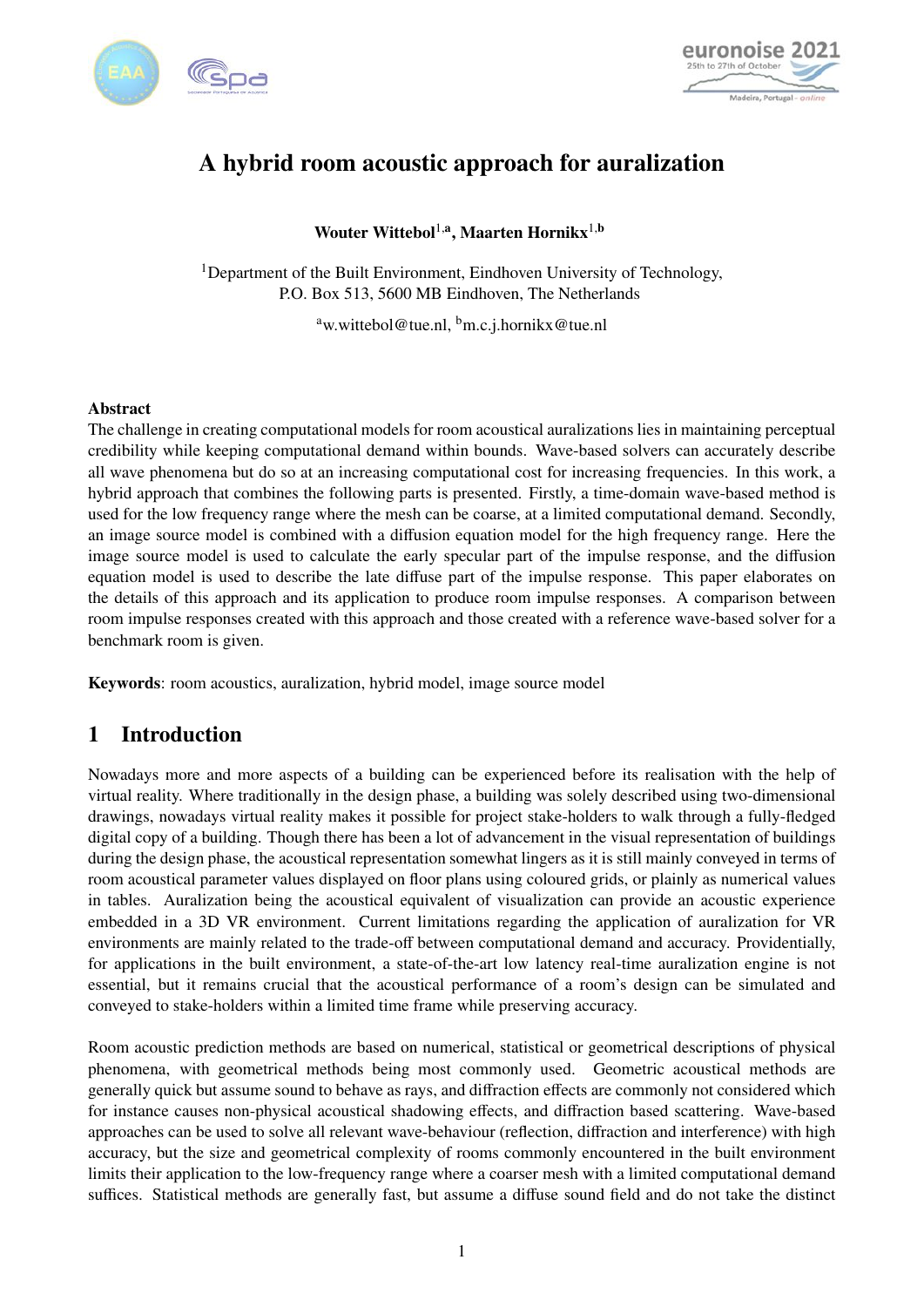

characteristics of early reflections into account. Hybrid room acoustical models that combine different room acoustical modelling techniques while playing in to their individual strengths and weaknesses can provide a solution.

In this research three different room acoustical modelling techniques with distinct strengths and weaknesses are combined into such a hybrid. Firstly, the time domain discontinuous Galerkin (DG) wave-based method is used to calculate the low frequency range. And secondly, a combination of the image source model (ISM) and an acoustic diffusion equation (DE) model is used to represent the respectively specular and non-specular contribution to the sound field for the high frequency range. In section [2,](#page-1-0) this hybrid model is introduced followed by a brief introduction on the three used modelling approaches. Section [4](#page-9-0) presents the results and discussion of room impulse responses generated with the hybrid model compared to a fully wave-based simulation for two different acoustical lay-outs of a room. Lastly, conclusions will be given in section [5.](#page-11-0)

## <span id="page-1-0"></span>2 Method

Figure [1](#page-2-0) shows an overview of the hybrid model, the part demarcated by the black dotted rectangle is designated to generating the non-specular part of the high frequency impulse response, the part demarcated by the red dotted rectangle is designated to generating the specular part of the high frequency impulse response which is solved by the ISM, and the part demarcated by the blue dotted rectangle is designated to generating the low-frequency impulse response which is solved using the DG method. In the black rectangle we generate build-up envelopes per octave band using an analytical formula which will be called non-specular envelope (NSE) formula from now on, and envelopes per octave band generated with the DE model. The build-up envelope, and the DE envelope are used for before and after the transition point *t<sup>c</sup>* respectively. the build-up envelope is scaled to match the DE envelope at *tc*, and these envelopes are concatenated. Then a two-term exponential fitting is applied to create an analytical non-specular envelope from these concatenated envelopes. Random noise (RN) is generated, and filtered by octave band pass filters (BPF), this random noise is shaped by the non-specular envelopes per band. These bands are then summed to create a broad-band non-specular impulse response. Subsequently this non-specular impulse response is added to the specular impulse response to create the impulse response for the high frequency part of the model. This high frequency impulse response is highpass filtered at the cross-over frequency *fc*, and will be added to the wave-based impulse response which is low-passed at *f<sup>c</sup>* to create the full hybrid impulse response. The different parts of the model depicted in this block diagram will be further elaborated on in section 2.1.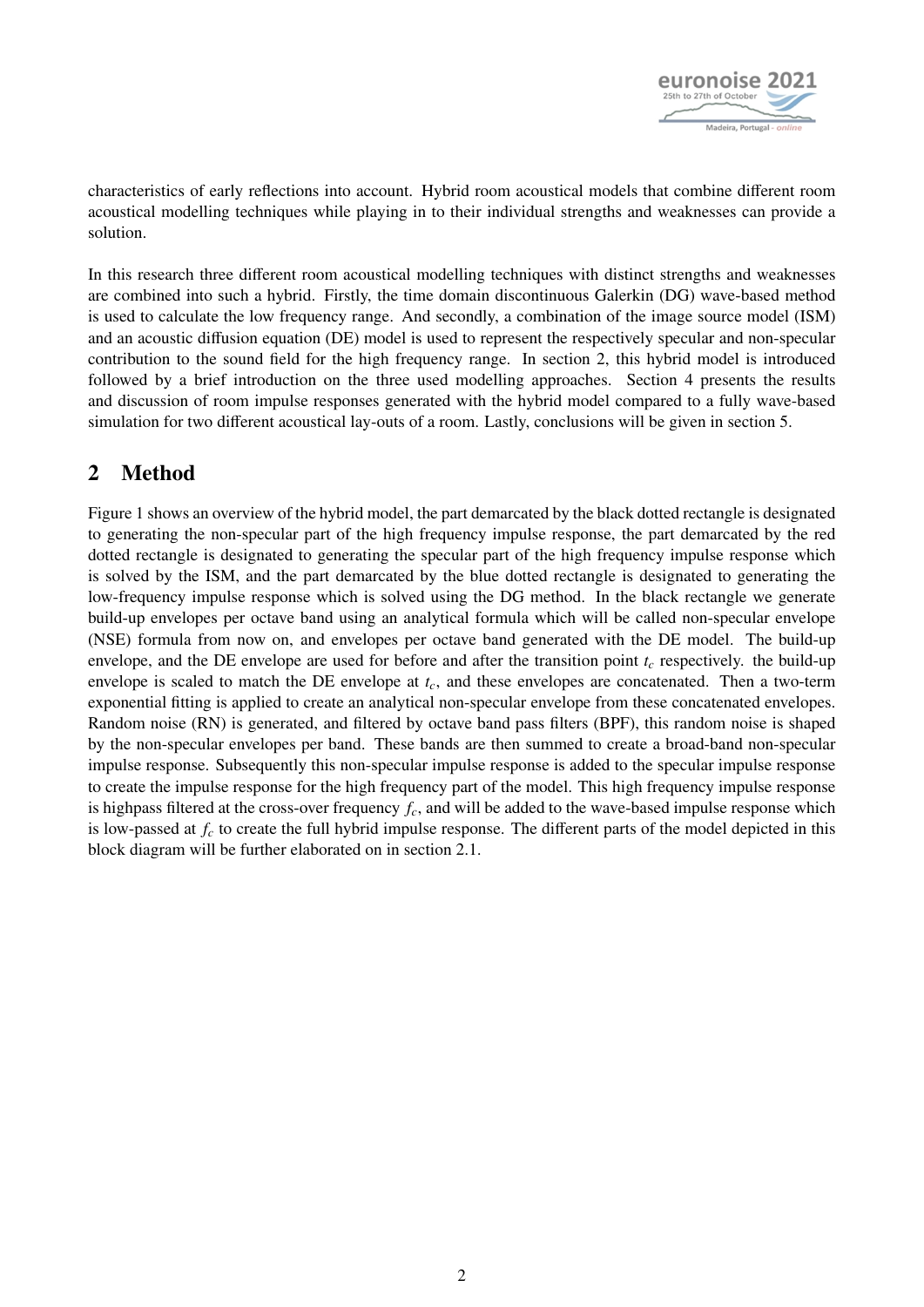

<span id="page-2-0"></span>

Figure 1. Block-diagram of DG / (ISM + DE) hybrid model

- ... high frequency part (non-specular)
- ... high frequency part (specular)
- ... low-frequency part
- **NSE** non-specular envelope formula  $lt$  *t<sub>c</sub>* (per octave band)<br>**DE** diffusion equation model  $gt$  *t<sub>c</sub>* (per octave band)
- **DE** diffusion equation model  $> t_c$  (per octave band)<br>**RN** random noise generator (uniform distribution)
- random noise generator (uniform distribution)
- **ISM** image source model ( $lt; t_c$ )<br>**DG** time domain discontiuous
- time domain discontiuous galerkin method
- BPF band-pass filter
- LPF low-pass filter
- HPF high-pass filter
- *t<sup>c</sup>* transition time
- *f<sup>c</sup>* cross-over frequency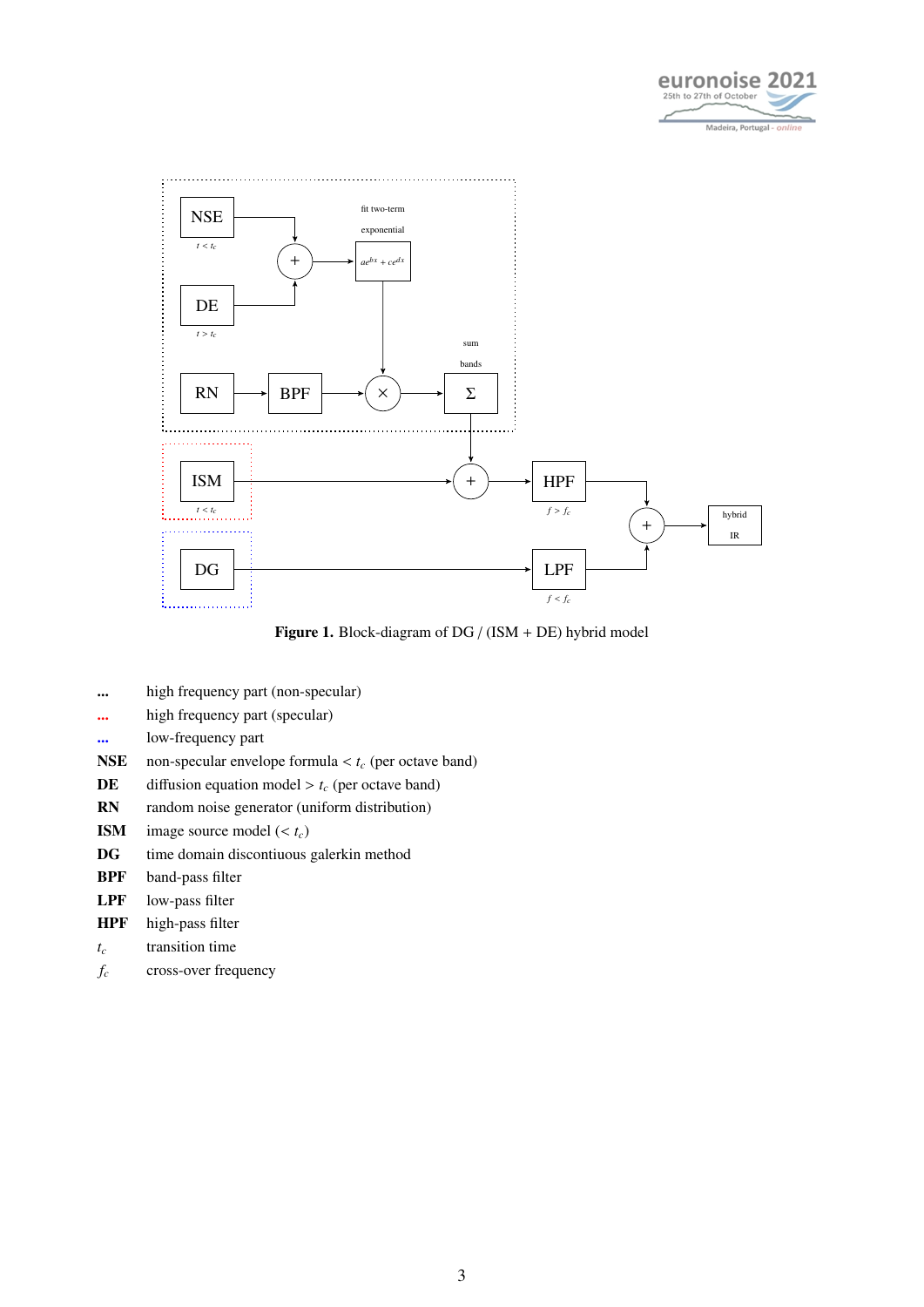

### 2.1. Hybrid model

<span id="page-3-1"></span>With the ISM and the DE model we have a way to describe two extreme types of sound fields, namely a specular and a diffuse sound field. Since the sound field in a room transitions gradually from a specular (early reflections) to a diffuse sound-field (reverberation tail), we need a component to describe the non-specular contribution to the sound field during this transition. This transition process can be described using the analogy of a single sound wave that progressively relinquishes its specular energy to the non-specularly reflected sound field due to its successive interactions (orders) with boundary surfaces (see Figure [2\)](#page-3-0) [\(4\)](#page-11-1). If a room is compact in shape and with its materials homogeneously distributed, we can apply this analogy to help shaping a gradual transition from a specular to a diffuse sound field, since all occurring sequences of reflections can be assumed to behave in a similar manner, and we can assume two subsequent reflections to be separated by one mean free path length  $\bar{r}$ . We can then relate the reflection order *n* to time *t* via the relation with the speed of sound *c*,

$$
t = n \cdot \frac{\bar{r}}{c}.\tag{1}
$$

<span id="page-3-0"></span>

Figure 2. Conversion of specularly reflected sound energy to non-specularly reflected sound energy (when absorption coefficient  $\bar{\alpha} = 0.2$  and scattering coefficient  $\bar{s} = 0.2$ )

In this case the specularly  $(W_s)$  and non-specularly  $(W_{ns})$  reflected fraction of the sound energy are described in terms of the reflection order *n* using the average scattering  $\bar{s}$  and average absorption  $\bar{\alpha}$  coefficients of the boundary surfaces as,

$$
W_s(n) = \left( (1 - \bar{s}) \cdot (1 - \bar{\alpha}) \right)^n,\tag{2}
$$

$$
W_{ns}(n) = (1 - (1 - \bar{s})^n) \cdot (1 - \bar{\alpha})^n,
$$
\n(3)

<span id="page-3-2"></span>where  $\bar{\alpha}$  and  $\bar{s}$  are determined as,

$$
\bar{\alpha} = \frac{\sum_{i=1}^{n} A_i \cdot \alpha_i}{\sum_{i=1}^{n} A_i},\tag{4}
$$

$$
\bar{s} = \frac{\sum_{i=1}^{n} A_i \cdot s_i}{\sum_{i=1}^{n} A_i},\tag{5}
$$

where  $A_i$  is the surface area of the material,  $\alpha_i$  is the random-incidence absorption coefficient of the material, and  $s_i$  is the random-incidence scattering coefficient of the material.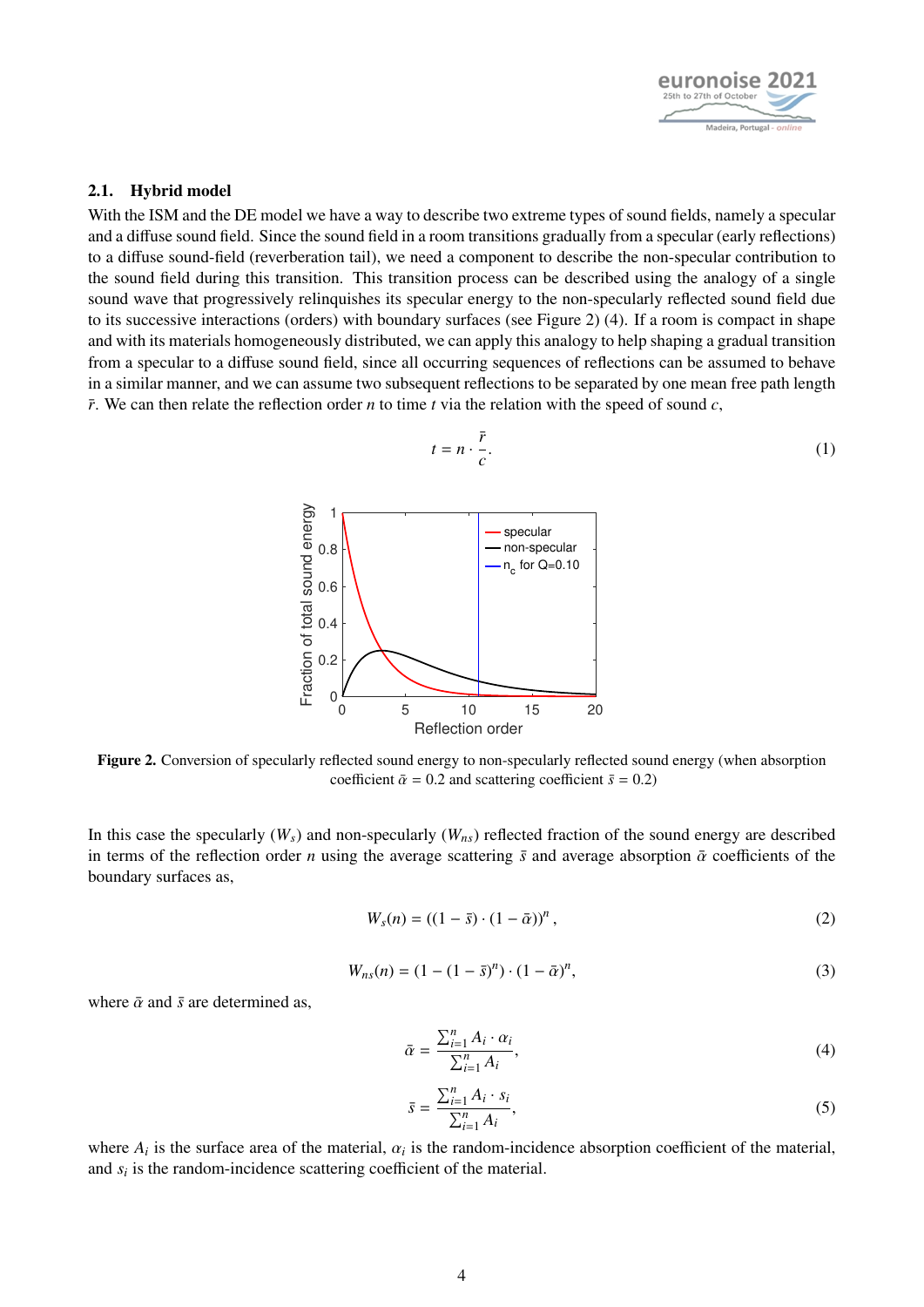

<span id="page-4-0"></span>The ratio between the specular and non-specular sound field energy can be described as,

$$
Q(n) = \frac{(1 - \bar{s})^n}{1 - (1 - \bar{s})^n},
$$
\n(6)

which is only dependent on  $\bar{s}$ . By solving equation [\(6\)](#page-4-0) for *n* we obtain the reflection order at which a given specular to non-specular ratio *Q*,

$$
n(Q) = \frac{\ln\left(\frac{Q}{Q+1}\right)}{\ln\left(1-\bar{s}\right)}.\tag{7}
$$

This order is shown as  $n_c$  in Fig. [2](#page-3-0) for a Q of 0.10.

### Connecting the non-specular build-up envelope to the DE envelope

From the DE model we acquire an energy vs. time envelope per frequency band. The time *t<sup>c</sup>* at which a low enough *Q*-value is reached, or in other words at which the sound field in the room is diffuse enough to be described by the DE model can be approximated from the order *n* and the mean free path length  $\bar{r}$  via equation [\(1\)](#page-3-1). The non-specular contribution up until  $t_c$  is described using equation [\(3\)](#page-3-2), since this equation only gives us an approximation of which part of the sound field is non-specularly reflecting at a given instance, we use the value of the DE envelope at *tc*, and scale the value of the build-up envelope to match that value. Subsequently the beginning of the DE envelope and the end of the build-up envelope are truncated at *tc*, after which they are concatenated together.

### Fitting a two-term exponential to the combined envelopes

To address a possible discontinuity at the point where the analytical envelope and DE envelope are connected (denoted with  $\times$  in Fig. [3\)](#page-4-1), a continuous envelope is generated using a two-term exponential fitting,

$$
y(x) = a_1 \cdot e^{a_2 \cdot x} + a_3 \cdot e^{a_4 \cdot x},
$$
\n(8)

<span id="page-4-1"></span>with MATLAB's curve fitting toolbox. Note that in Fig. [3](#page-4-1) we see the square root of the energy envelope, this is because it will later on be combined with the ISM which is a pressure-based model.



Figure 3. Fitting exponential function to combined build-up and DE envelopes example

From this fitting we acquire a fully analytical non-specular envelope (equation [\(3\)](#page-3-2)), of which the coefficients  $(a_1, a_2, a_3, a_4)$  are determined partly by the shape of the build-up envelope and partly by the shape of the DE envelope. Note that equation [\(3\)](#page-3-2) can also be written as a two-term exponential of base *e* as,

$$
W_{ns}(n) = e^{\ln(1-\bar{\alpha})n} - e^{\ln((1-\bar{\alpha})(1-\bar{s}))n}.
$$
\n(9)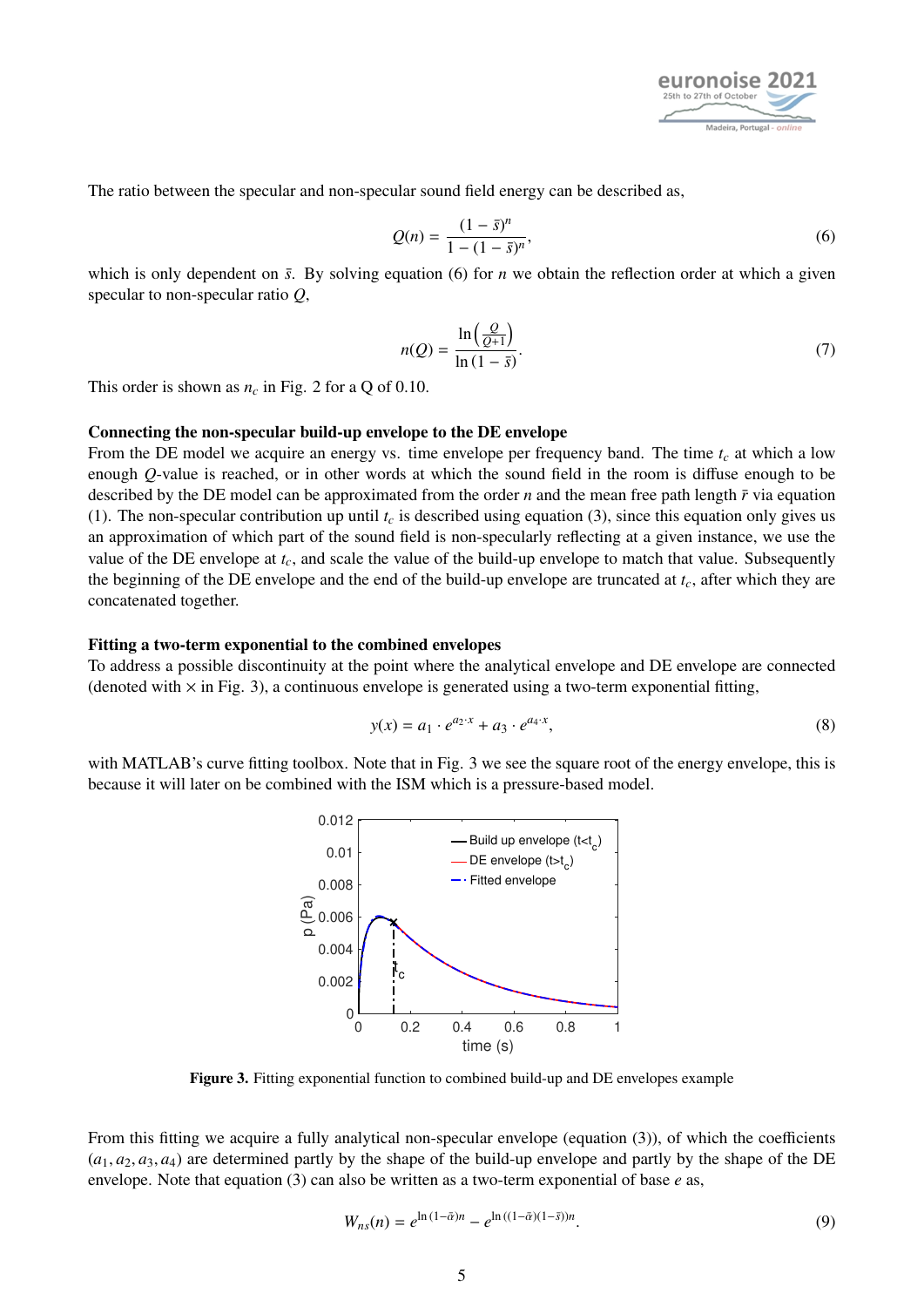

<span id="page-5-0"></span>Then  $W_{ns}$  is described as a function of time using  $n = t \cdot c/\bar{r}$ , this results in,

$$
W_{ns}(t) = e^{\ln(1-\bar{\alpha})(c/\bar{r})t} - e^{\ln((1-\bar{\alpha})(1-\bar{s}))(c/\bar{r})t}.
$$
\n(10)

A set of initial values  $(a_{1i}, a_{2i}, a_{3i}, a_{4i})$  for the fitting algorithm are obtained from this description of<br>the build-up envelope described by equation (10) as  $a_{1i} = Q_{1i} = \ln(1 - \bar{\phi})(c/\bar{r})$  as  $\sigma = -Q_{2i}$  and the build-up envelope described by equation [\(10\)](#page-5-0) as  $a_{1i} = Q_{ns}$ ,  $a_{2i} = \ln(1 - \bar{\alpha})(c/\bar{r})$ ,  $a_{3i} = -Q_{ns}$ , and  $a_{4i} = \ln((1 - \bar{\alpha})(1 - \bar{s}))(c/\bar{r})$ . Note that  $Q_{ns}$  is the scaling factor to make the amplitude of the analytical envelope match that of the DE envelope at *tc*.

### Non-specular part of sound field as a random process

A sound field is diffuse when all directions of sound propagation have equal probability of occurring and consequently contribute equal sound energy [\(4\)](#page-11-1). This type of sound field can be represented using a random process with a uniform probability density function [\(6\)](#page-11-2) (see equation [11\)](#page-5-1). For a uniformly distributed noise signal the probability density function is

<span id="page-5-1"></span>
$$
f(x) = \begin{cases} \frac{1}{b-a} & \text{for } a <= x <= b, \\ 0 & \text{for } x < a \text{ or } x > b. \end{cases} \tag{11}
$$

We want a noise signal on the range  $[-1, 1]$  so we take  $a = -1$  and  $b = 1$ . This signal has a standard deviation  $\sigma = \sqrt{1/3}$  and a mean  $\mu = 0$  $\sigma = \sqrt{1/3}$ , and a mean  $\mu = 0$ .

### Band filtering

In the non-specular high frequency part of the model Butterworth filters are used to band-pass filter white noise into octave bands. A Butterworth filter is also used to low-pass filter the low-frequency part of the hybrid impulse response and to high pass filter the high-frequency part of the hybrid impulse response. The magnitude of these filters at their cut-off frequencies should lie at 1/2 which is the case for a pass-band gain adjustment factor  $(\epsilon)$  of 1,

$$
\epsilon = \sqrt{10^{-0.1 \cdot a_{pass}} - 1}.\tag{12}
$$

The Butterworth filter's magnitude response (low-pass) [\(8\)](#page-11-3) is described by,

$$
|H| = \frac{1}{\sqrt{1 + \epsilon^2 \cdot (\omega/\omega_0)^{2n}}}.
$$
\n(13)

The Butterworth filter is described in terms of its pass-band attenuation  $(a_{pass})$ , pass-band frequency  $(\omega_{pass})$ , its stop band attenuation  $(a_{post})$ , and stop band frequency  $(\omega_{post})$ . From these design parameters the minimum its stop-band attenuation ( $a_{stop}$ ), and stop-band frequency ( $\omega_{stop}$ ). From these design parameters the minimum filter order is determined using

$$
n_{\text{filter}} = \frac{\log_{10}\left(\frac{10^{-a_{pass}/10} - 1}{10^{-a_{stop}/10} - 1}\right)}{2 \cdot \log_{10}\left(\frac{\omega_{pass}}{\omega_{stop}}\right)}.
$$
(14)

For the Butterworth filters a pass-band attenuation of 3.02 dB was used and a stopband attenuation of 80 dB. This minimum filter order together with the desired passband frequencies ( $\omega_{passL}, \omega_{passH}$ ) are used as the input to MATLAB's designfilt function to establish infinite impulse response Butterworth band-passfilter's. These filters are used to filter the random noise in the non-specular part of the hybrid.

Infinite impulse response filters have non-linear phase but since we are able to filter off-line MATLAB's zero phase filtfilt function could be used. Note that while applying the filter it is necessary to padd the signal with a sufficient amount of zeros  $v(2)$  $v(2)$ ,

$$
\nu = \lceil (3/2) \cdot n_{filter} \cdot fs/f_{Lmin} \rceil. \tag{15}
$$

It is evident from this formula that the amount of zeros needed for the padding increase with filter order *nf ilter*, and with an increasing sampling frequency to pass-band frequency ratio, hence the lowest frequency band's lower frequency limit (*fLmin*) is normative when it comes to determining the padding. Half of the required zeros are padded in front of the signal and half after the signal.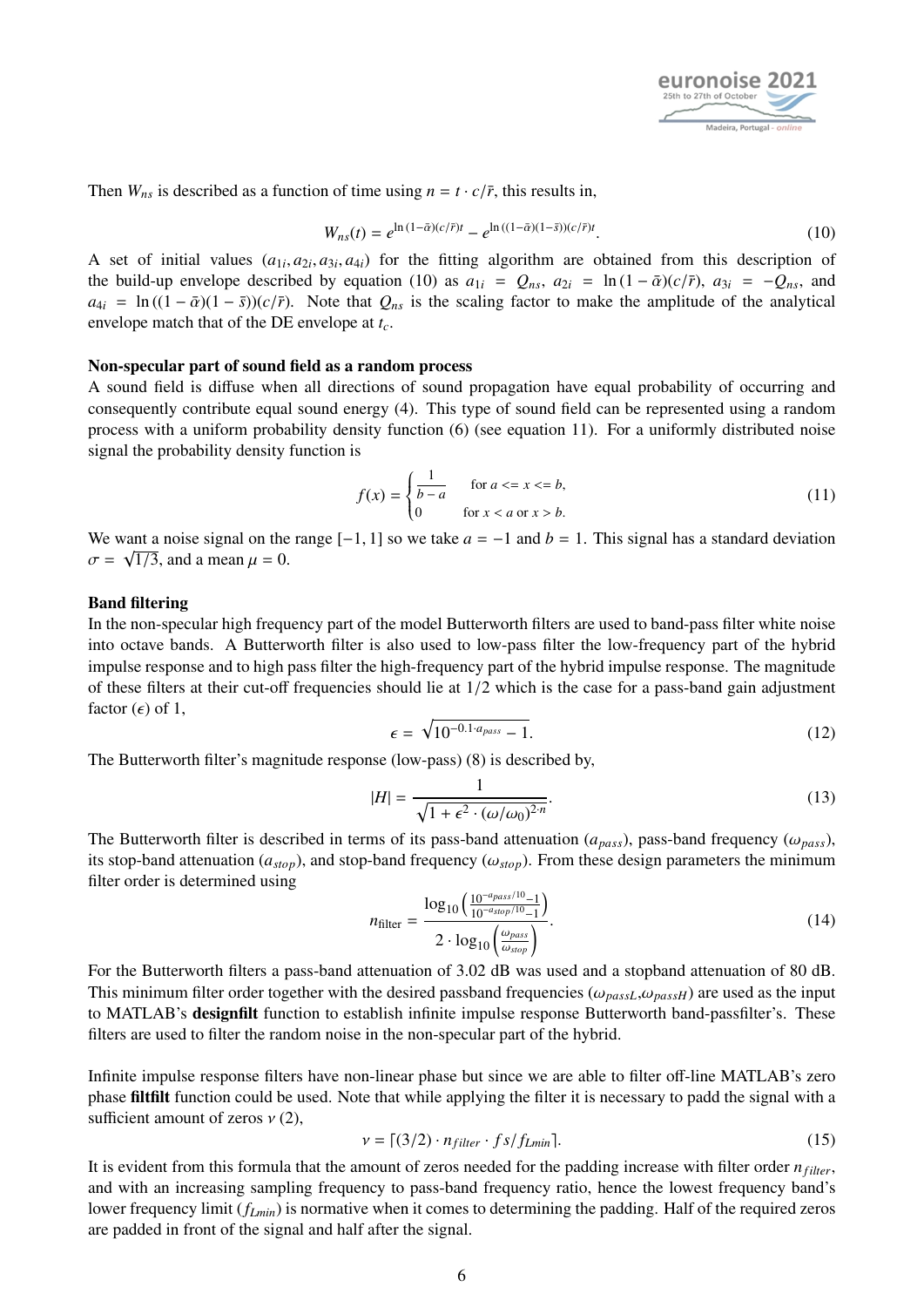

### 2.2. Wave-based solver Time-domain Discontinuous Galerkin Method (TD-DG)

TD-DG is a time domain wave-based simulation method which solves linear acoustic equations by discretizing the simulation domain into finite elements. It uses an unstructured mesh which allows for local refinements making it possible to accurately simulate complex geometries without having to approximate shapes. The method solves the governing equations element-wise which makes it computationally expensive for serial processing, but this element-wise computation lends itself well to parallel processing [\(9\)](#page-11-5). The TD-DG model works with locally reacting impedance boundary conditions. These boundary conditions can use the impedance-values calculated with the impedance models described in section [3.](#page-7-0) The simulated source is a Gaussian pulse as described in Ref. [\(10\)](#page-11-6). The spectral characteristics of this pulse are also present in the simulated impulse responses. To remove these characteristics an analytical inverse filter was used.

### 2.3. Image source model

The image source method is a deterministic algorithm that can be applied to construct a room impulse response from all possible specular reflection paths between transducer positions (source position(s) and receiver position(s)) in a room. The image source method can be applied in the time domain [\(1\)](#page-11-7) but also in the frequency domain [\(5\)](#page-11-8). The advantage of a frequency domain application over a time domain application is that in a frequency domain application the phase delays are not limited to integer multiples of the sampling period [\(5\)](#page-11-8). The model developed in this study is a frequency domain model that works for rooms that are geometrically speaking a convex polyhedron, where it is made possible to define polygons with different boundary conditions on its bounding surfaces.

We will commence from the point where a set of valid image sources is defined. The contribution of an image source *k* to the total sound field can be described using a set of phasors  $X_k$ , which is defined as

$$
X_k(\omega) = A_k(\omega) \cdot e^{i\phi_k(\omega)}.
$$
 (16)

*X*<sub>*k*</sub> consists of an attenuation factor  $A_k$  and a frequency dependent shift in phase  $e^{i\phi_k}$ .  $A_k$  depends on the directivity factors at the source  $Q_{s_k}$  and at the receiver  $Q_{r_k}$  for their given angles of incidence (which are angle-independent in the case of omni-directional transducers), the total reflection coefficient  $R_{tot_k}$ , the part relinquished to the non-specular field due to scattering *S tot<sup>k</sup>* , and the attenuation due to the total reflection path length  $r_k$  or similarly the distance between an image source and the receiver.

$$
A_k(\omega) = \frac{Q_{s_k} \cdot Q_{r_k} \cdot R_{tot_k} \cdot S_{tot_k}}{4\pi \cdot r_k} \tag{17}
$$

The reflection coefficient for an interaction with a bounding surface depends on the frequency dependent specific impedance of the material of that surface  $\zeta$  and the angle of incidence to the normal of that surface θ.

$$
R = \frac{\zeta \cdot \cos \theta - 1}{\zeta \cdot \cos \theta + 1}
$$
 (18)

The total reflection coefficient of an image source contribution can than be calculated as

$$
R_{tot_k} = \prod_{i=1}^n R_i, \tag{19}
$$

where *n* is the number of wall interactions for a given image source.  $R_i$  is the *i*-th encountered wall reflection coefficient.

The frequency dependent scattering coefficient *s* is defined as the part of the sound that is reflected in a nonspecular direction upon wall interaction, this results in a reduction of the specular field of *S* .

$$
S = (1 - s) \tag{20}
$$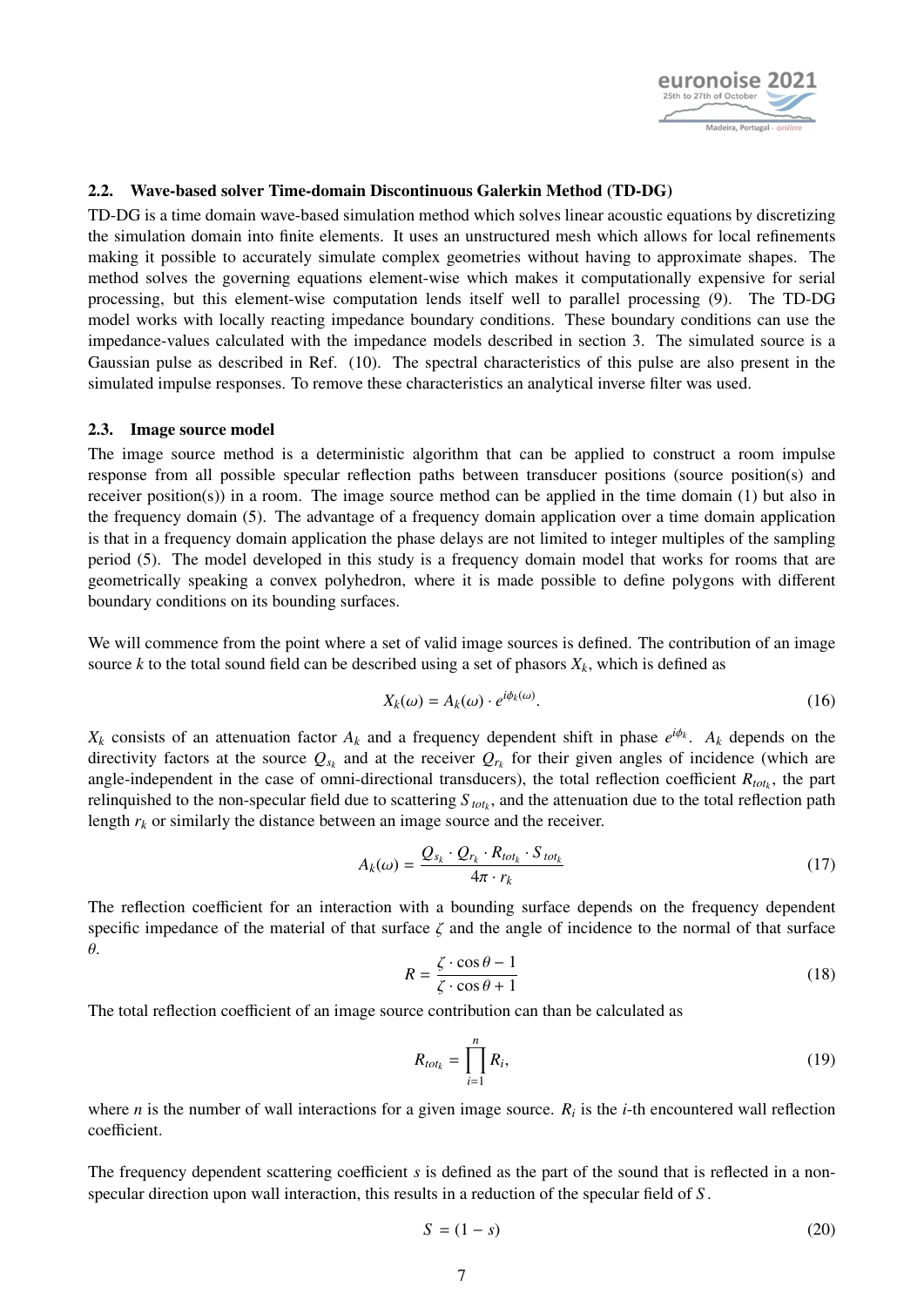

The total reduction due to scattering of an image source contribution can than be calculated as

$$
S_{tot_k} = \prod_{i=1}^n S_i.
$$
 (21)

With the time delay  $t_{0k}$  corresponding to the image source receiver distance  $r_k$  for a given image source  $k$  $(t_{o_k} = \frac{r_k}{c})$ , the corresponding phase  $\phi$  for a given frequency *l* can be calculated as follows,

$$
\phi_k(\omega) = \omega \cdot t_{0_k}.\tag{22}
$$

The room's transfer function  $H(\omega)$  is constructed by summing all the image source contributions per frequency,

$$
H(\omega) = \sum_{k=1}^{N} X_k(\omega).
$$
 (23)

Subsequently the room's impulse response can be obtained by applying an inverse Fourier transform to the room's transfer function,

$$
h(t) = \mathcal{F}^{-1}\{H(\omega)\}.
$$
 (24)

#### 2.4. Acoustic diffusion equation model

The acoustic DE model describes sound propagation as a diffusion process. It is strongly dependent on the so-called diffusion coefficient which determines the rate at which sound diffuses within a room. This diffusion coefficient is a function of the speed of sound, and the mean free path length. The DE model holds for nearlyisotropic fields only, i.e. a highly diffuse sound field [\(4\)](#page-11-1). It was originally proposed by Ollendorf [\(7\)](#page-11-9) as a method to predict the diffuse sound field in rooms because it is more general than Sabine theory in a sense that it allows for local variations of the energy density.

### 3 The benchmark cases

### 3.1. Room layout

Two scenarios mimicking common acoustical conditions of office spaces where created by retrofitting a reverberation chamber with acoustical panels, carpet tiles, and office furniture. The empty room has an internal volume of 89 m<sup>3</sup> and a ceiling height of 3.3 m. For the first scenario the room underwent a more substantial acoustical treatment than for the second scenario. The first scenario is also equipped with more office furnishing. Figures [4a](#page-8-0) and [4b](#page-8-0) show the geometrical models of scenario I and II respectively that were used to generate the mesh with Gmsh for the DG wave-based solver. Since the ISM was designed only for simulating convex rooms with polygons on the bounding surfaces, the models used for the high frequency part (ISM and DE) of the hybrid were simplified by excluding the furniture, the recessions in the wall (East), the door (South), and the window rebates (East) from the model, see Figs. [4c](#page-8-0) and [4d.](#page-8-0)

### 3.2. Transducer positioning

Figure [5](#page-9-1) shows the source and receiver positions used for the simulation. The source is located at  $[x =$ 3.01 m,  $y = 2.64$  m,  $z = 1.62$  m] and the receiver is located at  $[x = 4.26$  m,  $y = 1.76$  m,  $z = 1.62$  m] with the origin at the  $\times$  in the left bottom corner of the room. The transducer positioning was kept equal for both scenarios.

#### <span id="page-7-0"></span>3.3. Boundary conditions

#### Boundary conditions for the ISM and the TD-DG model

Impedance models were used to characterise the acoustical treatments in the room (panels and carpets), parameter values for these models were taken from a reference study [\(3\)](#page-11-10). For the ISM these impedance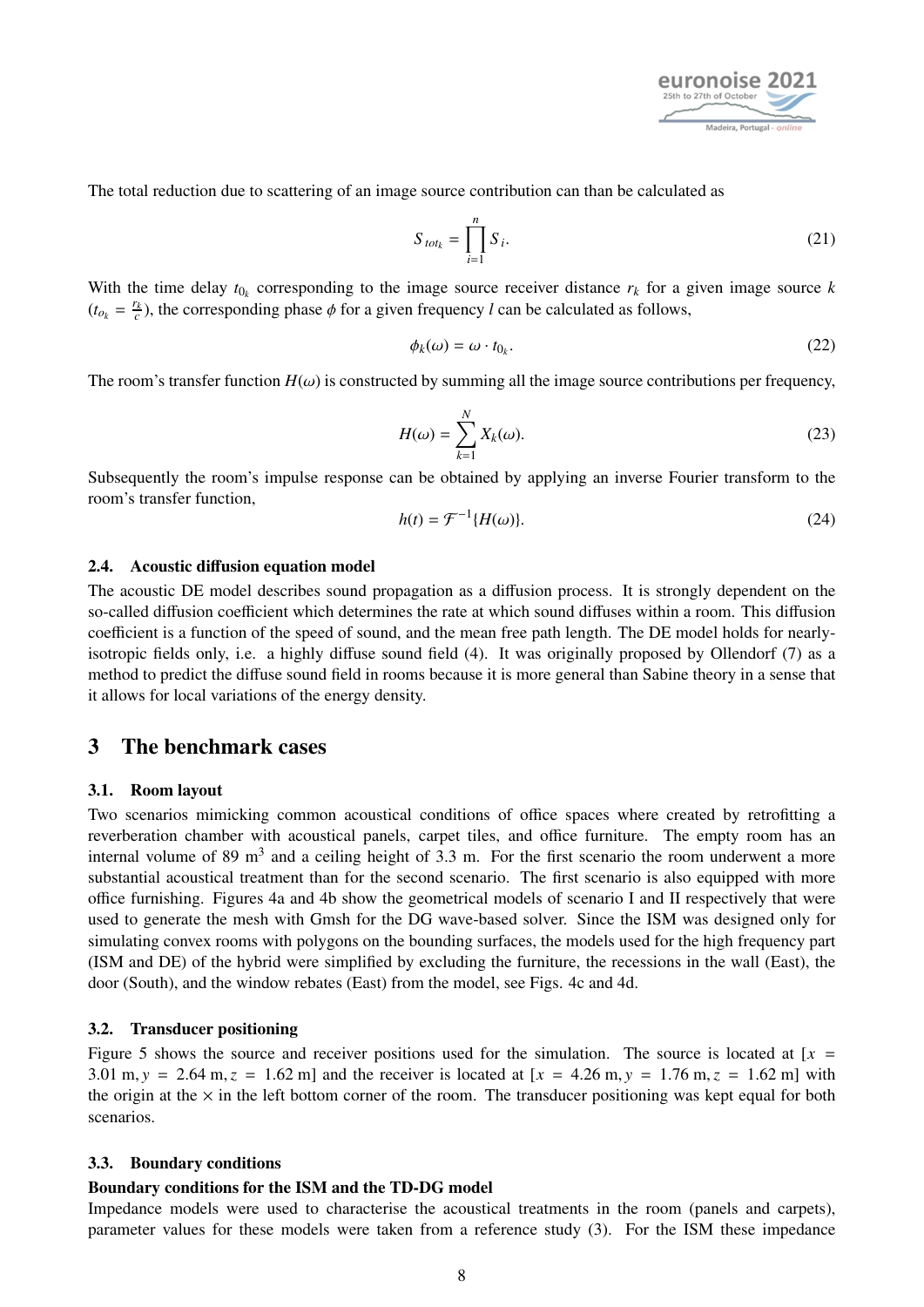

<span id="page-8-0"></span>

Figure 4. 3D models for: (a) Scenario I DG, (b) Scenario II DG, (c) Scenario I ISM & DE, (d) Scenario II ISM & DE

models could be used as such, while for the TD-DG model these impedance values were cast into time domain boundary conditions [\(9\)](#page-11-5). The reflective characteristics of the walls, door, and window where modelled as frequency independent and real-valued  $(R = 0.996)$ .

### Boundary conditions for the diffusion equation model

The DE model does not work with complex-valued angle dependent reflection coefficients but uses the realvalued random incidence absorption coefficient. The random incidence absorption  $\alpha_{uni}$  is calculated from the complex valued impedances using the Paris formula [\(4\)](#page-11-1). Furthermore the ISM has a fine frequency resolution (e.g. <sup>∆</sup>*<sup>f</sup>* <sup>=</sup> <sup>0</sup>.5*Hz*), while the DE model needs to run separate instances of the simulation for each set of absorption coefficients  $\alpha_{uni}$  assigned to the materials for a given frequency, hence using a high frequency resolution is not practical, so instead an octave band resolution is used. Figure [6](#page-9-2) shows the random incidence absorption coefficients, and the octave resolution averaged random incidence absorption coefficients  $\bar{\alpha}_{uni}$  for the panel (Fig. [6a\)](#page-9-2) and the carpet (Fig. [6b\)](#page-9-2).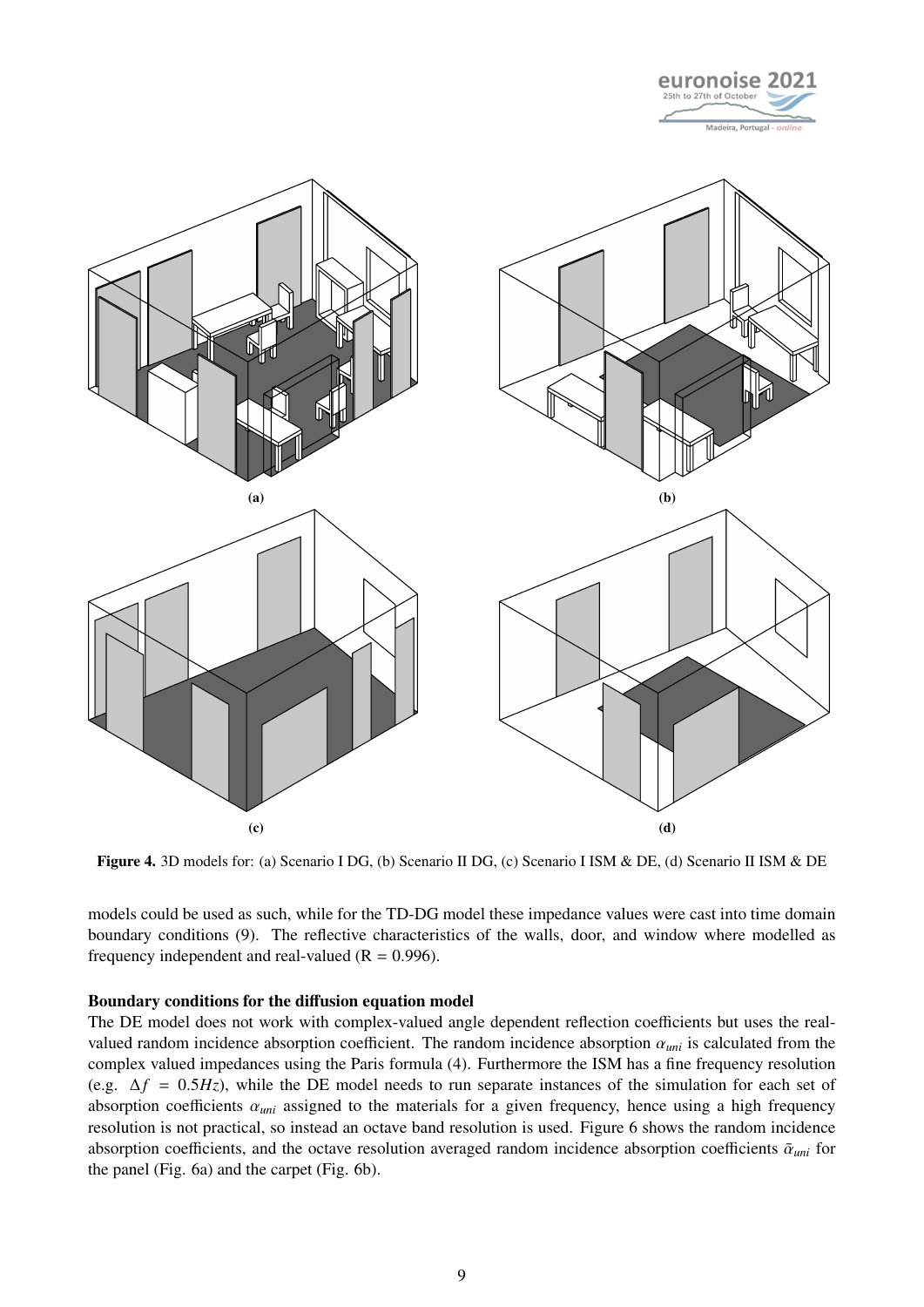

<span id="page-9-1"></span>

Figure 5. Source and receiver positions for scenario I (a) and scenario II (b)

<span id="page-9-2"></span>

Figure 6.  $\alpha_{uni}$ , and  $\bar{\alpha}_{uni}$  values for acoustic panels [\(6a\)](#page-9-2) and carpet [\(6b\)](#page-9-2)

### Scattering coefficients

Since the scattering coefficient is used to describe the effects of scattering due to diffraction effects as well as surface roughness it proofed difficult to come up with well substantiated method for determining these scattering coefficients. The used scattering coefficients are shown in Table [1,](#page-9-3) the same scattering coefficients were applied to all materials in the ISM. Scenario I was given higher scattering coefficients than scenario II since it has significantly more furniture, and also more acoustical treatments.

|  |  |  | <b>Table 1.</b> Averaged scattering coefficients $(\bar{s})$ for scenario I and scenario II |  |
|--|--|--|---------------------------------------------------------------------------------------------|--|
|  |  |  |                                                                                             |  |

<span id="page-9-3"></span><span id="page-9-0"></span>

| Frequency $(Hz)$ 125    |      | 250  | 500  | 1000 | 2000 |  |
|-------------------------|------|------|------|------|------|--|
| $\bar{s}$ (scenario I)  | 0.15 | 0.25 | 0.50 | 0.53 | 0.55 |  |
| $\bar{s}$ (scenario II) | 0.12 | 0.15 | 0.25 | 0.33 | 0.35 |  |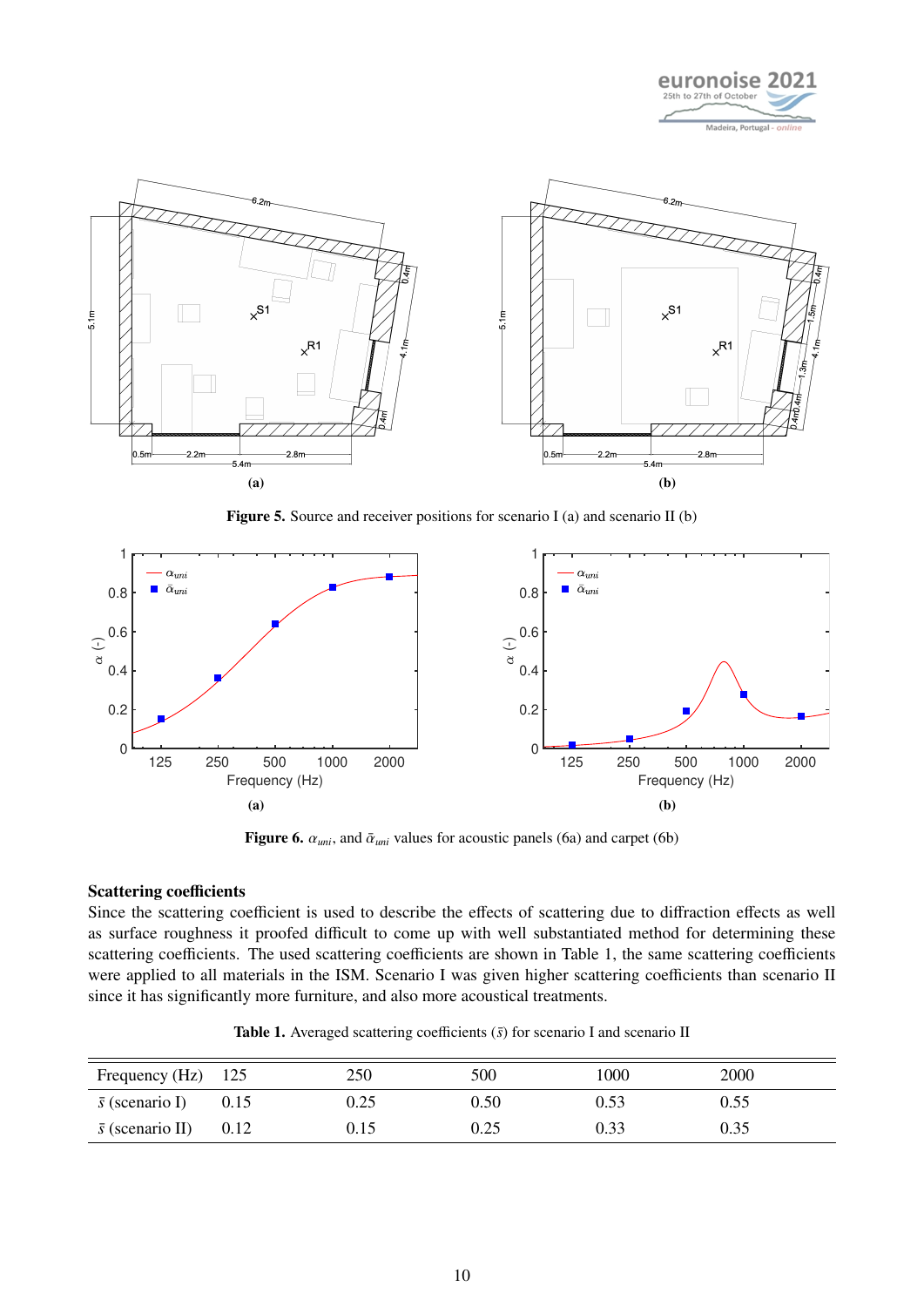

## 4 Results and discussion

Table [2](#page-10-0) and [3](#page-10-1) show a comparison of the reverberation times  $T_{20}$ -values obtained for the benchmark cases (scenario I and II) using the reference wave-based solver (DG), the separate DE model, the hybrid model (ISM+DE) and the full hybrid model (ISM+DE+DG). The *T*20-values were obtained using the integrated impulse response method as described in the ISO 3382 standard.

<span id="page-10-0"></span>

| Frequency (Hz)     | -125 | 250 | 500 | 1000 | 2000 |
|--------------------|------|-----|-----|------|------|
| $T_{20}$ (s) DG    | 3.4  | 1.2 | 0.6 | 0.6  | 0.6  |
| $T_{20}$ (s) DE    | 2.8  | 1.2 | 0.6 | 0.5  | 0.5  |
| $T_{20}$ (s) IS+DE | 3.1  | 1.3 | 0.7 | 0.4  | 0.5  |
| $T_{20}$ (s) FH    | 3.4  | 1.3 | 0.7 | 0.4  | 0.5  |

**Table 2.**  $T_{20}$  comparison DG, DE, IS+DE, and full hybrid (FH) scenario I

<span id="page-10-1"></span>

| Frequency (Hz) 125 |     | 250 | 500 | 1000 | 2000 |
|--------------------|-----|-----|-----|------|------|
| $T_{20}$ (s) DG    | 4.2 | 2.3 | 1.1 | 0.9  | 0.9  |
| $T_{20}$ (s) DE    | 3.8 | 2.4 | 1.2 | 0.9  | 0.9  |
| $T_{20}$ (s) IS+DE | 4.2 | 2.3 | 1.2 | 0.8  | 0.9  |
| $T_{20}$ (s) FH    | 4.2 | 2.3 | 1.2 | 0.8  | 0.9  |

Table 3.  $T_{20}$  comparison DG, DE, IS+DE, and full hybrid (FH) scenario II

The low-frequency agreement in the *T*20-values between DG and the ISM+DE-part of the model is better than the agreement between DG and the DE-part of the model for both scenarios. This improvement can be attributed to the fact that the ISM part of the hybrid model incorporates the distinct specular reflections and interference effects in the early part of the impulse response, while the DE model alone merely provides a decay envelope for a diffuse sound field.

The IS+DE model still shows a deviation from the DG model in the 125 Hz band for scenario I. This is possibly due to diffraction effects, these effects are not modelled in the ISM+DE part of the model and scenario I has a significant amount of furnishing that causes diffraction effects in the lower frequency range. This means that it would be beneficial to model diffraction for that frequency range in this case. This problem is addressed in the full hybrid (FH) since here the lower frequency range  $\lt f_c$  is simulated with the wave-based solver and so diffraction is incorporated. Lower average scattering coefficients  $\bar{s}$  at a given frequency band make that the ISM part of the impulse response becomes more dominant while higher average scattering coefficients mean that the DE + non-specular part of the impulse response becomes more dominant.

Scattering is a result of diffraction or reflection. In addition, scattering also happens at different scale levels, i.e. the interior of the room (which is not modelled with the ISM+DE method) causes scattering at a larger scale, while the surface textures cause scattering at a smaller scale. So the effect of scattering at both scales is to be accommodated in the averaged scattering coefficient  $\bar{s}$ . The difficulty lies in finding appropriate scattering coefficients for a given room acoustical scenario.

Furthermore the build-up envelope describing the non-specular part of the sound field (< *<sup>t</sup>c*) depends on the averaged absorption and scattering coefficients. *t<sup>c</sup>* from which onwards the DE model is used to describe the non-specular contribution to the sound field depends on averaged scattering coefficients. The use of these